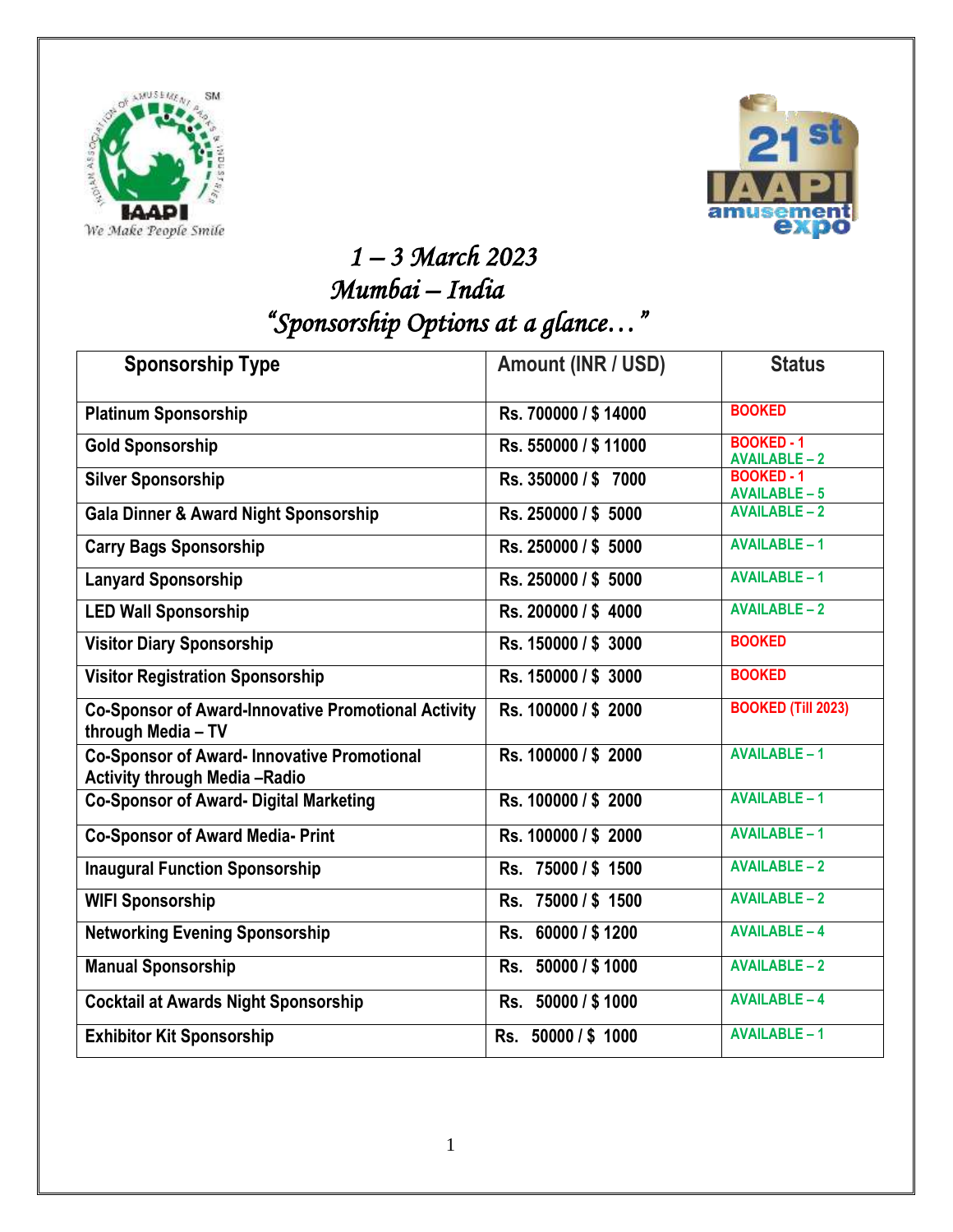



## **PARTNERSHIP PLATFORM at India's Premier Event on Amusement, Leisure & Entertainment Industry**

#### **PLATINUM PARTNERSHIP – BOOKED (Semnox) Rs. 700000 / \$ 14000**

## **Benefits:**

- A valuable reminder to Senior Members from Amusement Park Industry of your company's products and services and an opportunity to display new and emerging trends in this sector and showcase the advances made by India.
- An opportunity to showcase to industry your initiatives towards a World-Class Organization
- Create added visibility, prestige and recognition for your organization
	- $\checkmark$  Complimentary space: 21 Sq.m (as per the availability in the floor plan)
	- $\checkmark$  Corporate logo visibility at the Exhibition- within and outside the venue
	- $\checkmark$  MD/ CEO/ Top Official of the sponsoring company will be invited on stage to present award to the winners at the National Awards for Excellence
	- ➢ The Company's corporate video for 3 minutes (Not more than 3 minutes) at the Grand Awards Night Event
	- ➢ 1 Full Page Advertisement in IAAPI Exhibitor Directory at Prime Location.
	- $\geq 1$  Full Page Advertisement in 4 issues of Thriller.
	- $\geq 12$  complimentary invites to the Grand Gala Dinner and Awards Night Event
	- $\triangleright$  6 complimentary invites to IAAPI's Networking Evening
	- $\triangleright$  Logo on entry gates, banners on approach road, banners & buntings within the hall.
	- $\triangleright$  Logo on Exhibitor Directory 2023 along with full page sponsor's profile.
	- ➢ Logo on all Visitor Promotion Mailers including invitation cards.
	- $\triangleright$  Logo on all advertisements in magazines
	- ➢ Acknowledgement via stage announcement
	- $\triangleright$  Mention in post and pre IAAPI bulletin (newsletter)
	- ➢ Felicitation by board of directors at the grand Gala Dinner & Awards Night
	- ➢ Visibility on [www.iaapi.org](http://www.iaapi.org/)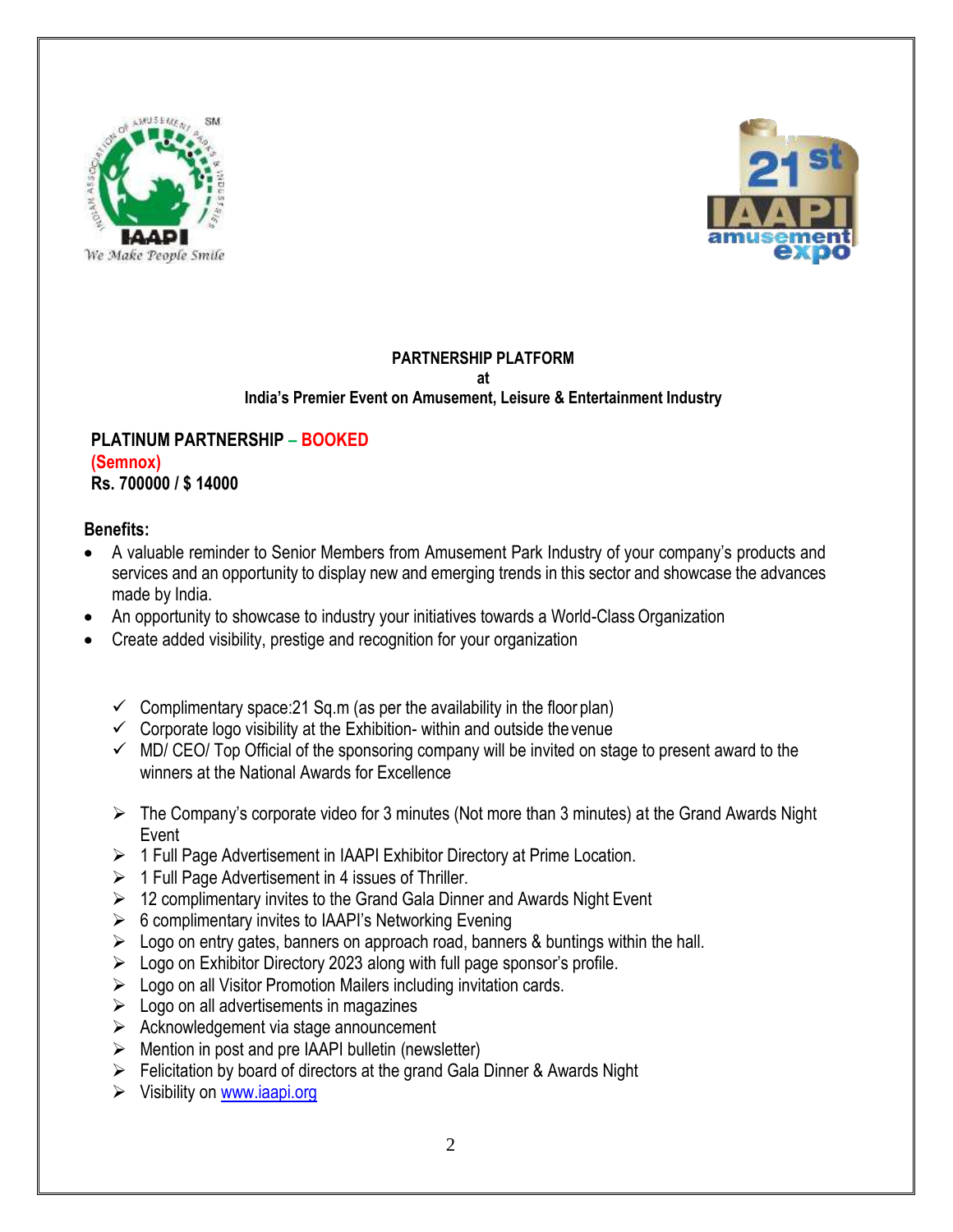



## **PARTNERSHIP PLATFORM**

**at**

#### **India's Premier Event on Amusement, Leisure & Entertainment Industry**

#### **GOLD PARTNERSHIP – BOOKED – 1 / AVAILABLE 2 (DFINE ART) Rs. 550000 / \$ 11000**

#### **Benefits:**

- A valuable reminder to Senior Members from Amusement Park Industry of your company's products and services and an opportunity to display new and emerging trends in this sector and showcase the advances made by India.
- An opportunity to showcase to industry your initiatives towards a World-Class Organization
- Create added visibility, prestige and recognition for your organization
	- $\checkmark$  Complimentary space: 18 Sq.m (as per the availability in the floor plan)
	- $\checkmark$  Corporate logo visibility at the Exhibition- within and outside the venue
	- $\checkmark$  MD/ CEO/ Top Official of the sponsoring company will be invited on stage to present award to the winners at the National Awards for Excellence
	- ➢ Company's corporate video for 2 minutes (Not more than 2 minutes) at the Grand Awards Night Event
	- ➢ Full Page Advertisement in IAAPI Exhibitor Directory.
	- $\triangleright$  Full Page Advertisement in 3 issues of Thriller.
	- $\geq 8$  complimentary invites to the Grand Gala Dinner and Awards Night Event.
	- $\triangleright$  4 complimentary invites to IAAPI's Networking Evening
	- $\triangleright$  Logo on entry gates, banners on approach road, banners & buntings within the hall.
	- $\triangleright$  Logo on Exhibitor Directory 2023 along with full page sponsor's profile.
	- ➢ Logo on all Visitor Promotion Mailers including invitation cards
	- $\triangleright$  Logo on all advertisements in magazines
	- ➢ Acknowledgement via stage announcement
	- $\triangleright$  Special mention in post and pre IAAPI bulletin (newsletter)
	- ➢ Felicitation by board of directors at the grand Gala Dinner & Awards Night.
	- ➢ Visibility on [www.iaapi.org](http://www.iaapi.org/)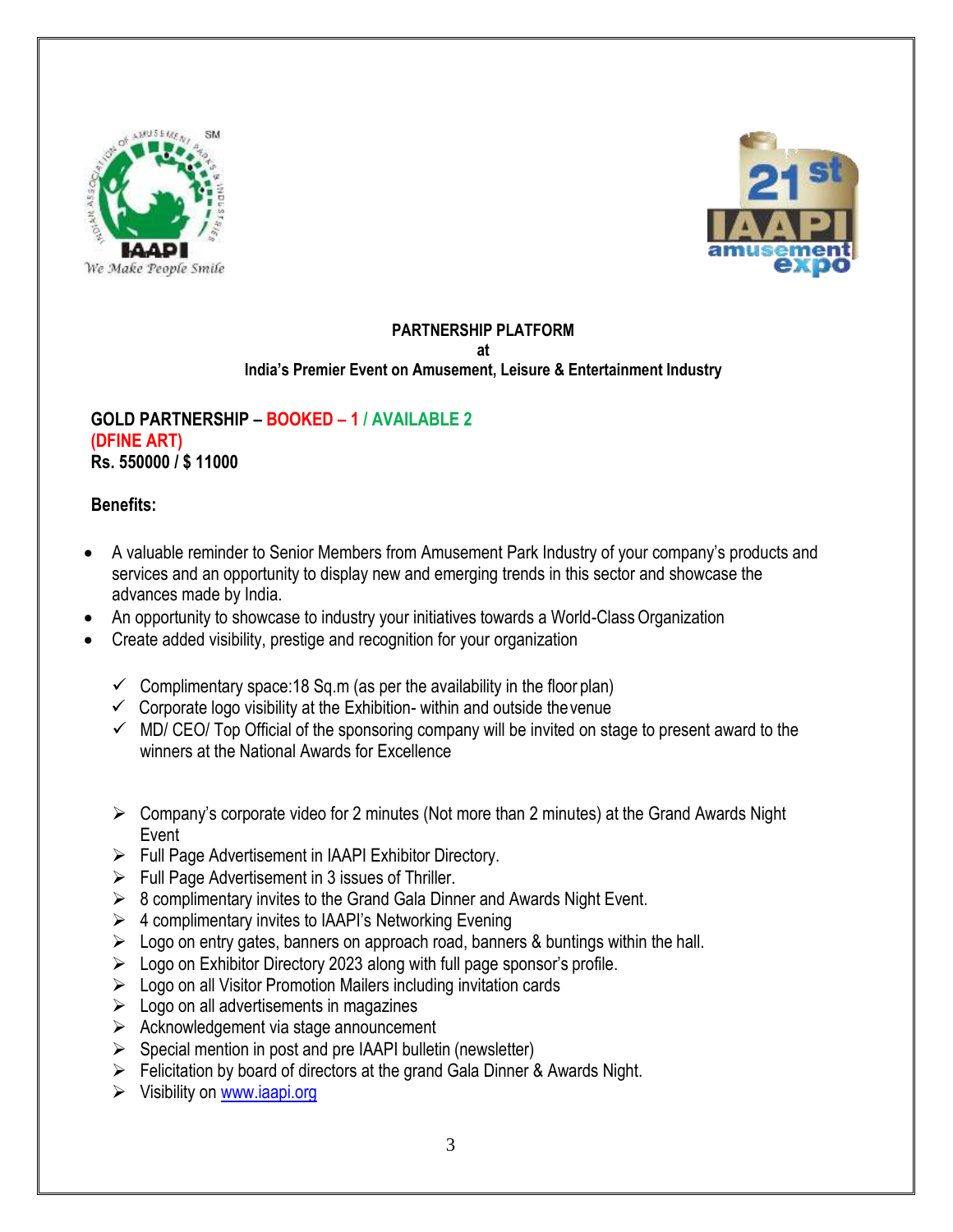



## **PARTNERSHIP PLATFORM**

**at**

#### **India's Premier Event on Amusement, Leisure & Entertainment Industry**

## **SILVER PARTNERSHIP – BOOKED – 1 / AVAILABLE 5 (H B Leisure)**

**Rs. 350000 / \$ 7000**

## **Benefits:**

- A valuable reminder to Senior Members from Amusement Park Industry of your company's products and services and an opportunity to display new and emerging trends in this sector and showcase the advances made by India.
- An opportunity to showcase to industry your initiatives towards a World-Class Organization
- Create added visibility, prestige and recognition for your organization
	- $\checkmark$  Complimentary space: 12 Sq.m (as per the availability in the floor plan)
	- $\checkmark$  Corporate logo visibility at the Exhibition- within and outside the venue
	- $\checkmark$  MD/ CEO/ Top Official of the sponsoring company will be invited on stage to present award to the winners at the National Awards for Excellence
	- $\triangleright$  Company's Logo will be shown on screen at the Grand Awards Night Event
	- ➢ Full Page Advertisement in IAAPI Exhibitor Directory.
	- $\triangleright$  4 complimentary invites to the Grand Gala Dinner and Awards Night Event.
	- $\geq 2$  complimentary invites to IAAPI's Networking Evening
	- $\triangleright$  Logo on entry gates, banners on approach road, banners & buntings within the hall.
	- $\geq$  Logo on Exhibitor Directory 2023 along with full page sponsor's profile.
	- ➢ Logo on all Visitor Promotion Mailers including invitation cards
	- $\geq$  Logo on all advertisements in magazines
	- ➢ Acknowledgement via stage announcement
	- $\triangleright$  Special mention in post and pre IAAPI bulletin (newsletter)
	- $\triangleright$  Felicitation by board of directors at the grand Gala Dinner & Awards Night.
	- ➢ Visibility on [www.iaapi.org](http://www.iaapi.org/)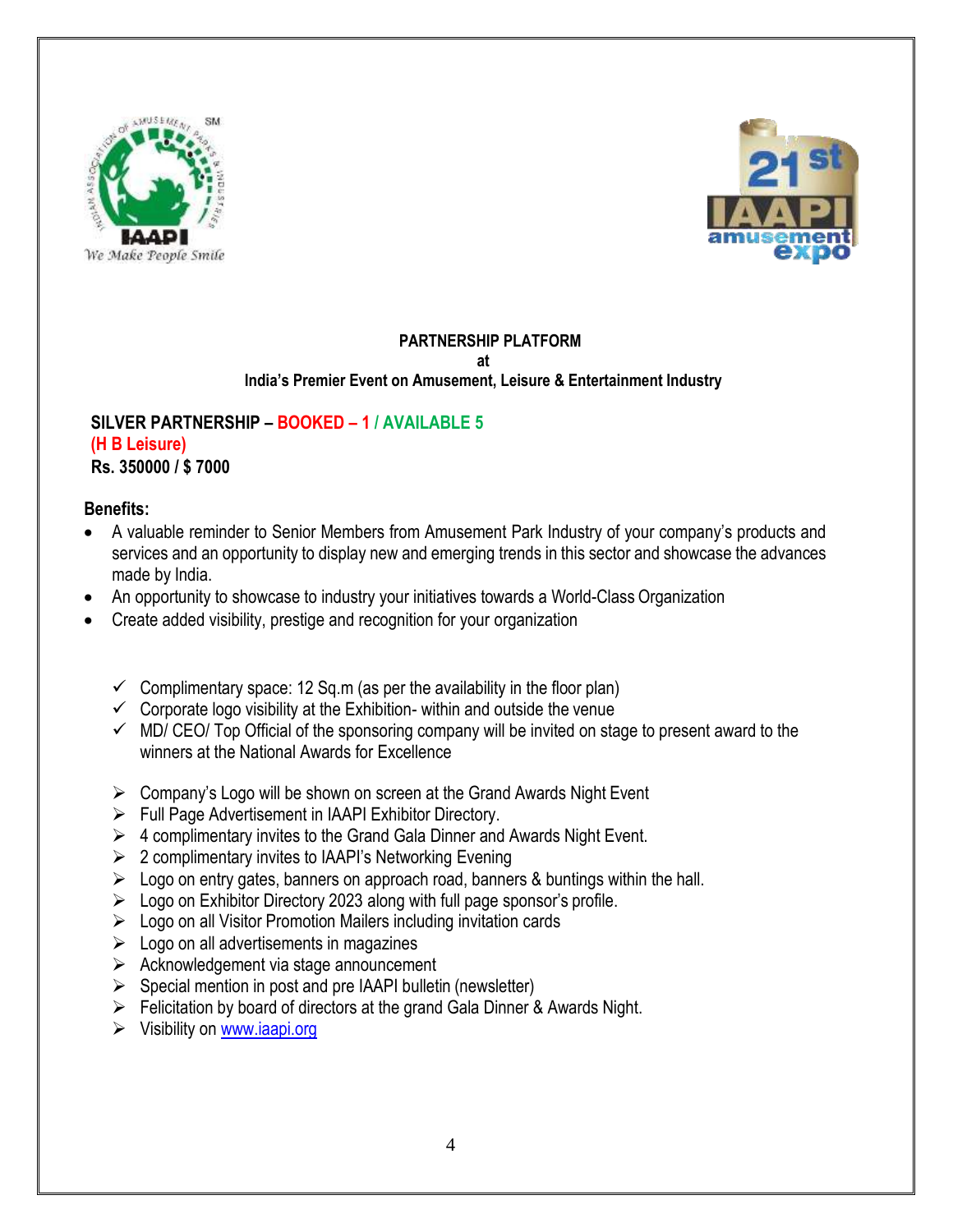



#### **GALA DINNER & AWARDS NIGHT- AVAILABLE 2 Rs. 250000 / \$ 5000**

Considered as the biggest event night during IAAPI Expo, the gala dinner and award ceremony will happen at one of the best venues. The event highlights the growth of Amusement Industry. IAAPI will felicitate the innovation, development and best practices adopted and implemented by Manufacturers, Park Operators and FEC Operators.

- $\checkmark$  9 sq.m complimentary booth Fully Furnished
- $\checkmark$  Company's corporate video for 2 minutes (Not more than 2 minutes) at the Grand Awards Night Event
- $\checkmark$  MD/ CEO/ Top Official of the sponsoring company will be invited on stage to present award to the winners at the National Awards for Excellence
- $\checkmark$  Full Page Advertisement in IAAPI Exhibitor Directory
- $\checkmark$  4 complimentary invites to the Gala Dinner & Award Function
- $\checkmark$  2 complimentary invites to IAAPI's Networking Evening
- ✓ Company Logo on Stage Backdrop at National Awards for Excellence Venue.
- $\checkmark$  Corporate logo visibility within the exhibition venue.
- $\checkmark$  Felicitation by board of directors at the grand Gala Dinner & Awards Night.
- $\checkmark$  Mention in IAAPI pre & post bulletin
- ✓ Visibility on [www.iaapi.org](http://www.iaapi.org/)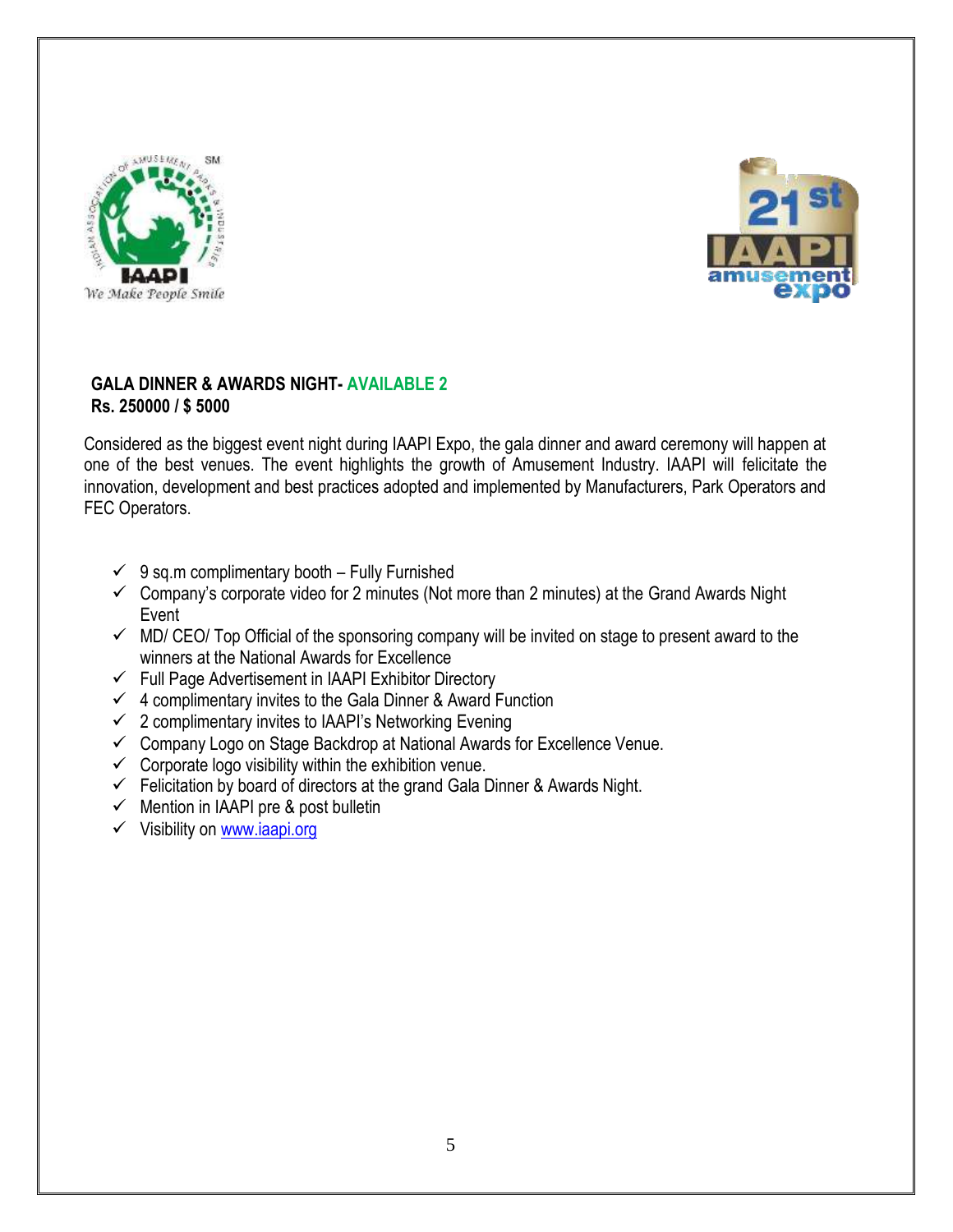



#### **CARRY BAGS – AVAILABLE 1 Rs. 250000 / \$ 5000**

**Each visitor will be presented with IAAPI literature in eco-friendly carry bags with the sponsoring company's name and logo on one side.**

- $\checkmark$  Company logo & details on carry bags
- $\checkmark$  Full Page Advertisement in IAAPI Exhibitor Directory
- $\checkmark$  2 complimentary invites to IAAPI's Networking Evening
- $\checkmark$  Corporate logo visibility within the exhibition venue
- $\checkmark$  Felicitation by board of directors at the grand Gala Dinner & Awards Night.
- $\checkmark$  Mention in IAAPI pre & post bulletin
- ✓ Visibility on [www.iaapi.org](http://www.iaapi.org/)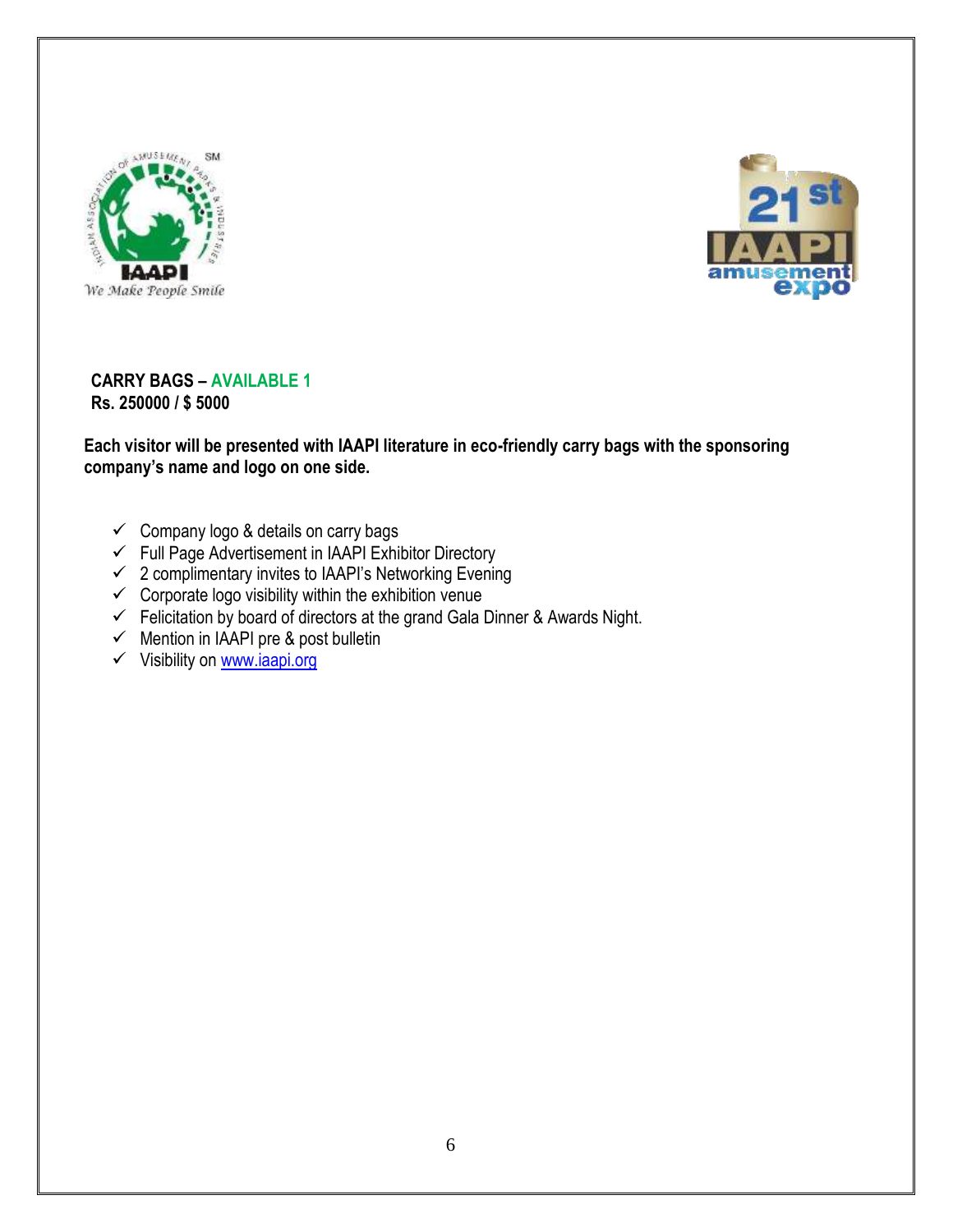



#### **LANYARD – AVAILABLE 1 Rs. 250000 / \$ 5000**

**Each visitor lanyard will have the name and / or website of the sponsoring company. An excellent publicity tool.**

- $\checkmark$  Mention of company name & /or website on visitor lanyard
- ✓ Full Page Advertisement in IAAPI Exhibitor Directory
- ✓ 2 complimentary invites to IAAPI's Networking Evening
- $\checkmark$  Corporate logo visibility within the exhibition venue
- $\checkmark$  Felicitation by board of directors at the grand Gala Dinner & Awards Night.
- $\checkmark$  Mention in IAAPI pre & post bulletin
- ✓ Visibility on [www.iaapi.org](http://www.iaapi.org/)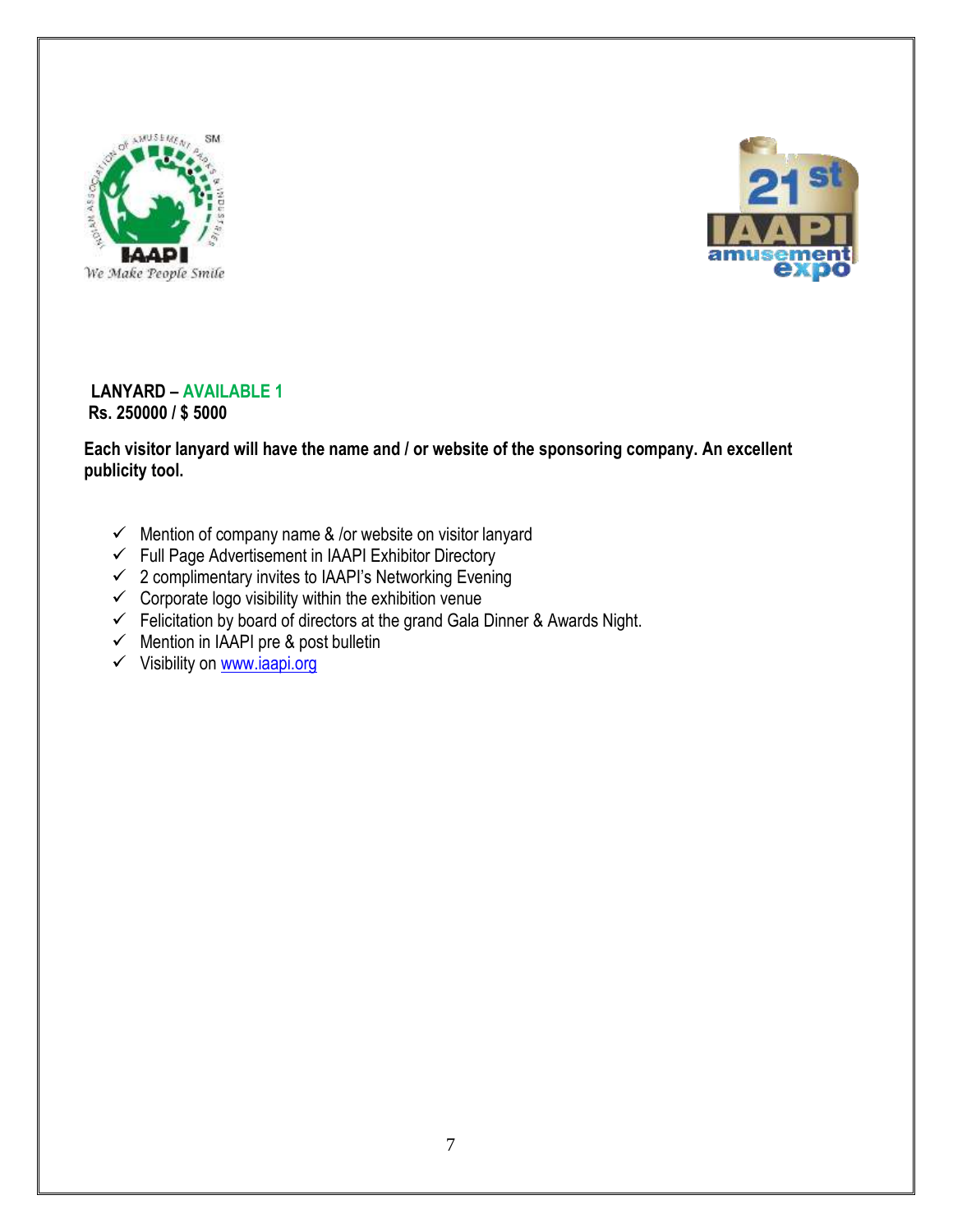



#### **LED WALL – AVAILABLE 2 Rs. 200000 / \$ 4000**

**The expo hall will feature huge LED Screens. The bright attractive advertisement screens are bound to attract all the attention. Be a sponsor of this exclusive platform.**

- $\checkmark$  Branding on huge LED Screens with your Company's 2 minutes video at regular intervals
- ✓ Full Page Advertisement in IAAPI Exhibitor Directory
- $\checkmark$  4 complimentary invites to IAAPI's Networking Evening
- $\checkmark$  Corporate logo visibility within the exhibition venue
- $\checkmark$  Felicitation by board of directors at the grand Gala Dinner & Awards Night.
- $\checkmark$  Mention in IAAPI pre & post bulletin
- ✓ Visibility on [www.iaapi.org](http://www.iaapi.org/)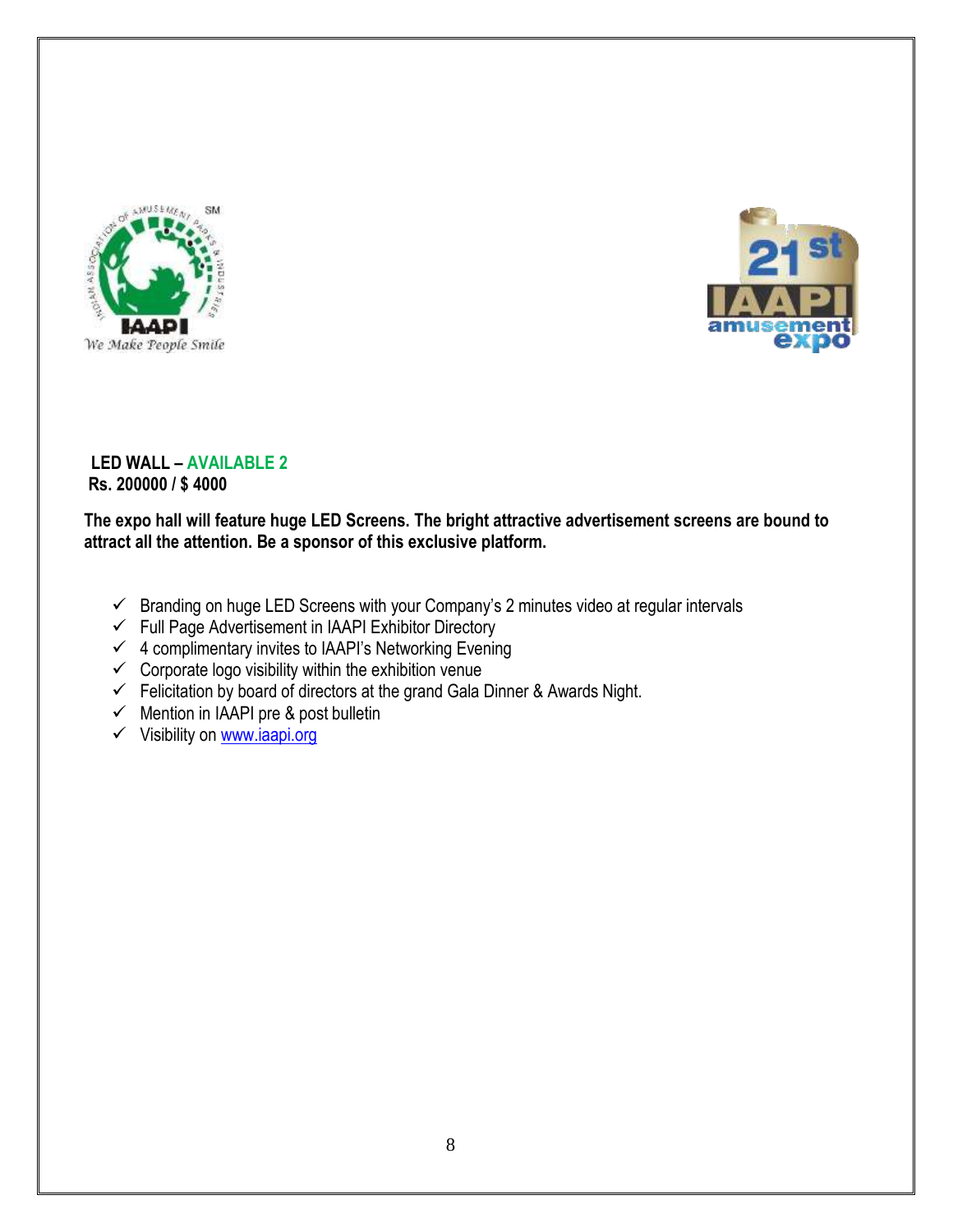



**VISITOR DIARY SPONSORSHIP – BOOKED (Arihant Industrial Corp Ltd) Rs. 150000 / \$ 3000**

**The pocket diary will reach all visitors at IAAPI Amusement Expo. The spirally bound attractive notepad will feature all about your company. Each page will carry your company website. The back cover will feature your advertisement. A high recall value and an essential requirement, the visitor diary will help connect your business clients instantly.**

- $\checkmark$  2 complimentary invites to IAAPI's Networking Evening
- $\checkmark$  Back cover advertisement on the diary
- $\checkmark$  Your company logo on the front page of the diary
- $\checkmark$  Your company's website link on all the inside pages
- ✓ Mention as Notepad Sponsor in Pre & Post Event Press Release
- $\checkmark$  Corporate logo visibility within the exhibition venue
- $\checkmark$  Felicitation by board of directors at the grand Gala Dinner & Awards Night
- ✓ Visibility on [www.iaapi.org](http://www.iaapi.org/)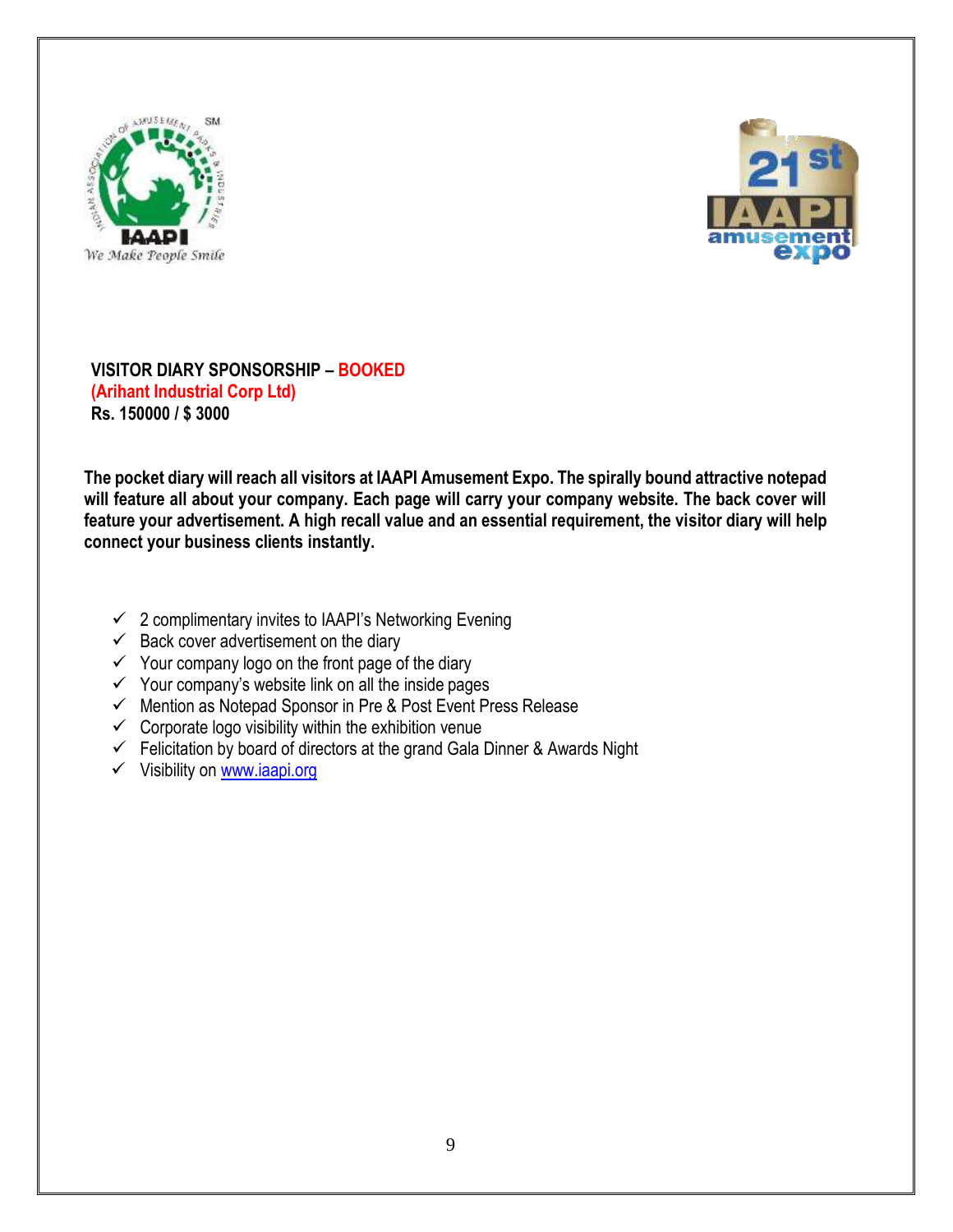



## **VISITOR REGISTRATION – BOOKED (Trend Water Rides Pvt Ltd) Rs. 150000 / \$ 3000**

**This sponsorship is a value reminder to your target clientele. This facet of sponsorship will accentuate the sponsor in a unique way. Your company logo will be visible on visitor registration form and visitor badge.**

- $\checkmark$  2 complimentary invites to IAAPI's Networking Evening
- ✓ Full Page Advertisement in IAAPI Exhibitor Directory
- $\checkmark$  Company logo on visitor badges & visitor registration forms
- $\checkmark$  Branding in the registration area
- $\checkmark$  Corporate logo visibility within the exhibition venue
- $\checkmark$  Felicitation by board of directors at the grand Gala Dinner & Awards Night.
- $\checkmark$  Mention in IAAPI pre & post bulletin
- ✓ Visibility on [www.iaapi.org](http://www.iaapi.org/)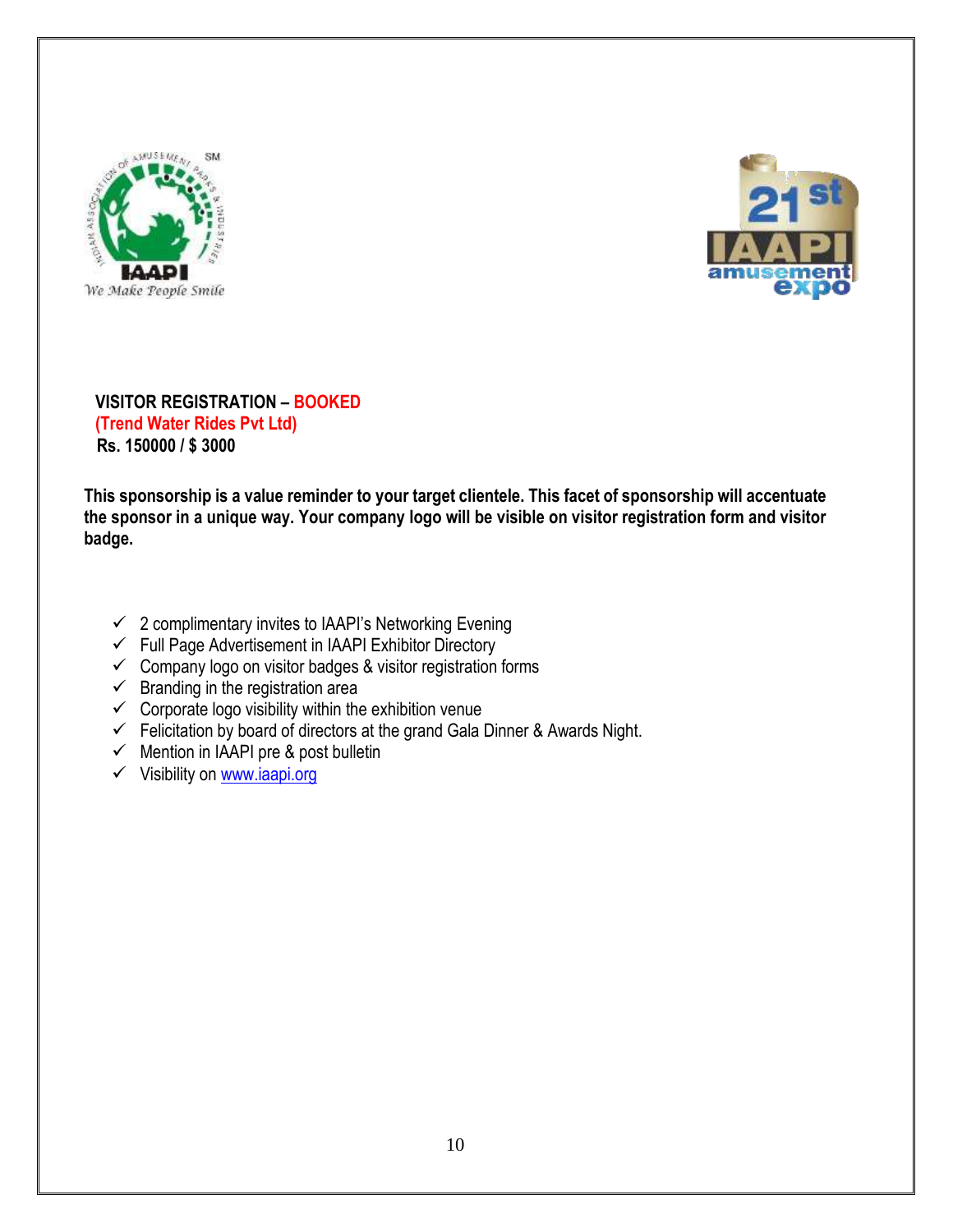



# **CO – SPONSOR OF AWARD @ NATIONAL AWARDS FOR EXCELLENCE**

Co-branding of Award- 100000 / USD 2000

Award categories:

- 1. Innovative Promotional Activity through MEDIA TV Commercial-**BOOKED (Nicco Parks & Resorts Pvt Ltd: 2017 to 2023)**
- **2.** Innovative Promotional Activity through MEDIA Radio **AVAILABLE 1**
- **3.** Digital Marketing: **AVAILABLE 1**
- **4.** Print Media: **AVAILABLE 1**

Benefit will be as follows:

- $\checkmark$  Company Name on Award Trophy for related category
- $\checkmark$  Stage announcement at Award Night
- $\checkmark$  Felicitation by Board of Directors at the grand Awards Night
- $\checkmark$  Name on Award brochure for related category
- $\checkmark$  2 Complimentary invites for Award night
- $\checkmark$  2 Complimentary invites for IAAPI Networking Evening
- $\checkmark$  Post Event coverage in Thriller & on website under Awards
- $\checkmark$  1 full page color advertisement in Exhibitor Directory
- $\checkmark$  Logo on Award Invitation Card
- ✓ Visibility on [www.iaapi.org](http://www.iaapi.org/)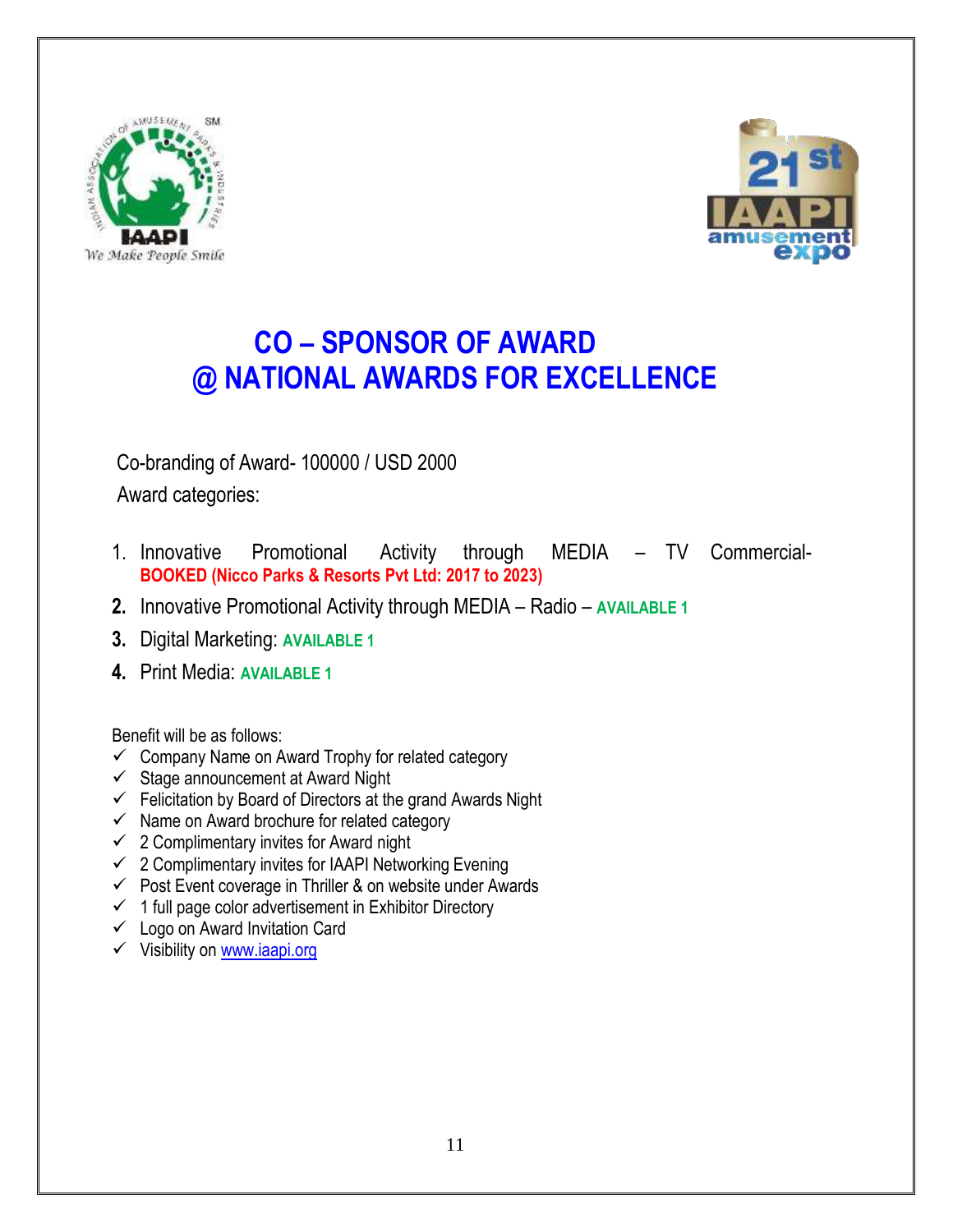



**INAUGURAL EVENT – AVAILABLE 2 Rs. 75000 / \$ 1500**

**The event begins with a remarkable performance followed by inauguration and lamp lighting. The first event of the Expo, it is a matter of pride being associated with this. Take this opportunity to be seen at the very start of the expo.**

- $\checkmark$  Corporate logo in the Inaugural Area
- $\checkmark$  Branding on panel as the inaugural sponsor
- $\checkmark$  Half Page advertisement in IAAPI Exhibitor Directory.
- $\checkmark$  4 complimentary invites to the Networking Evening Event
- $\checkmark$  Mention as Inaugural Sponsor
- $\checkmark$  Felicitation by Board of Directors at the grand Gala Dinner & Awards Night
- $\checkmark$  Stage announcement at Award Night
- ✓ Visibility on [www.iaapi.org](http://www.iaapi.org/)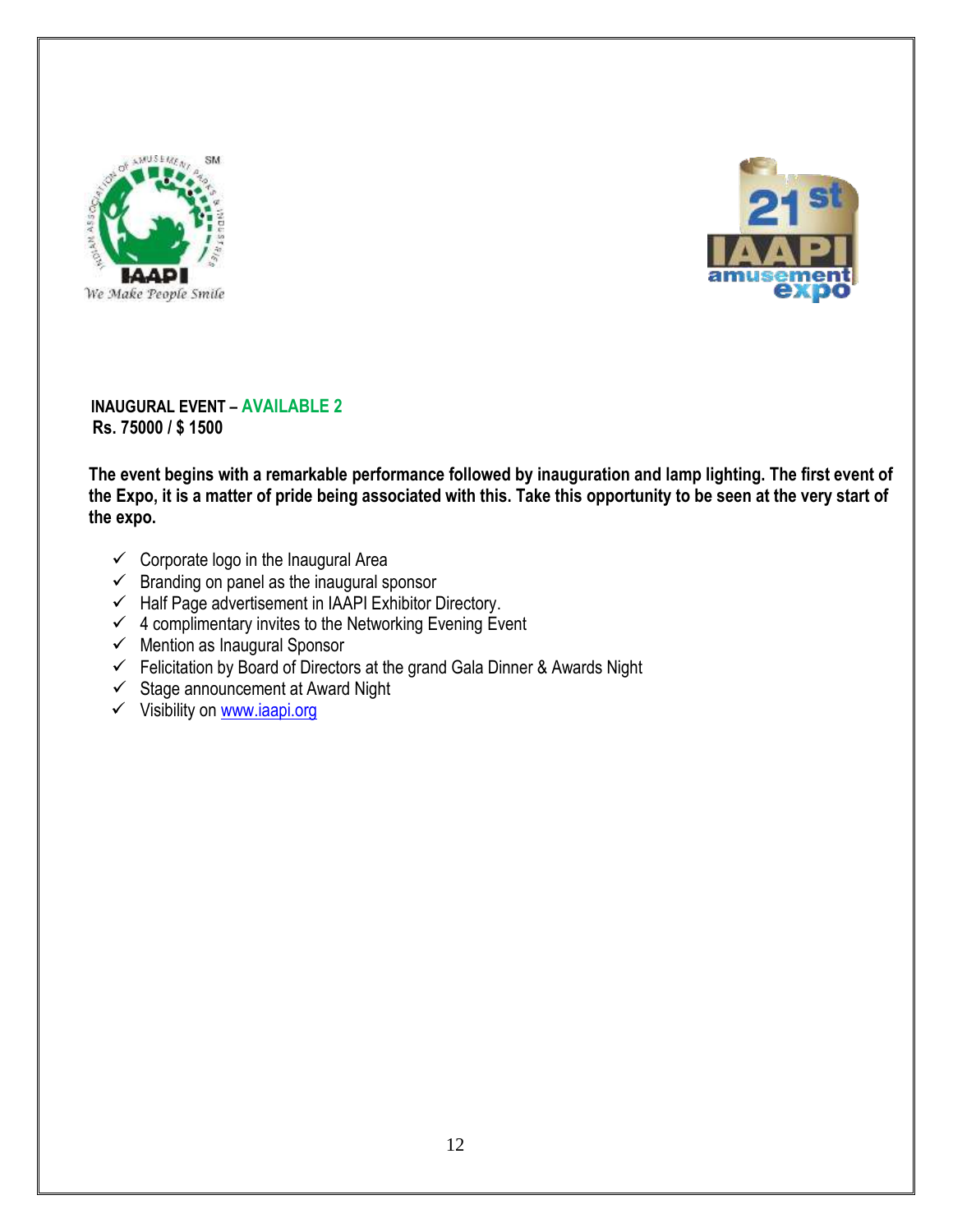



**WIFI PARTNER – AVAILABLE 2 Rs. 75000 / \$ 1500**

## **Help people stay connected by being our WIFI Partner. Supported with proper branding opportunities, this sponsorship assures you get the requisite publicity by being our WIFI Sponsor**

- ✓ Corporate logo on the WI-FI Desk
- $\checkmark$  Branding on panel as WI-FI sponsor
- $\checkmark$  Half Page advertisement in IAAPI Exhibitor Directory.
- $\checkmark$  4 complimentary invites to the Networking Evening Event
- $\checkmark$  Mention as WI-FI Sponsor
- $\checkmark$  Felicitation by Board of Directors at the grand Gala Dinner & Awards Night
- $\checkmark$  Stage announcement at Award Night
- $\checkmark$  Visibility on www.iaapi.org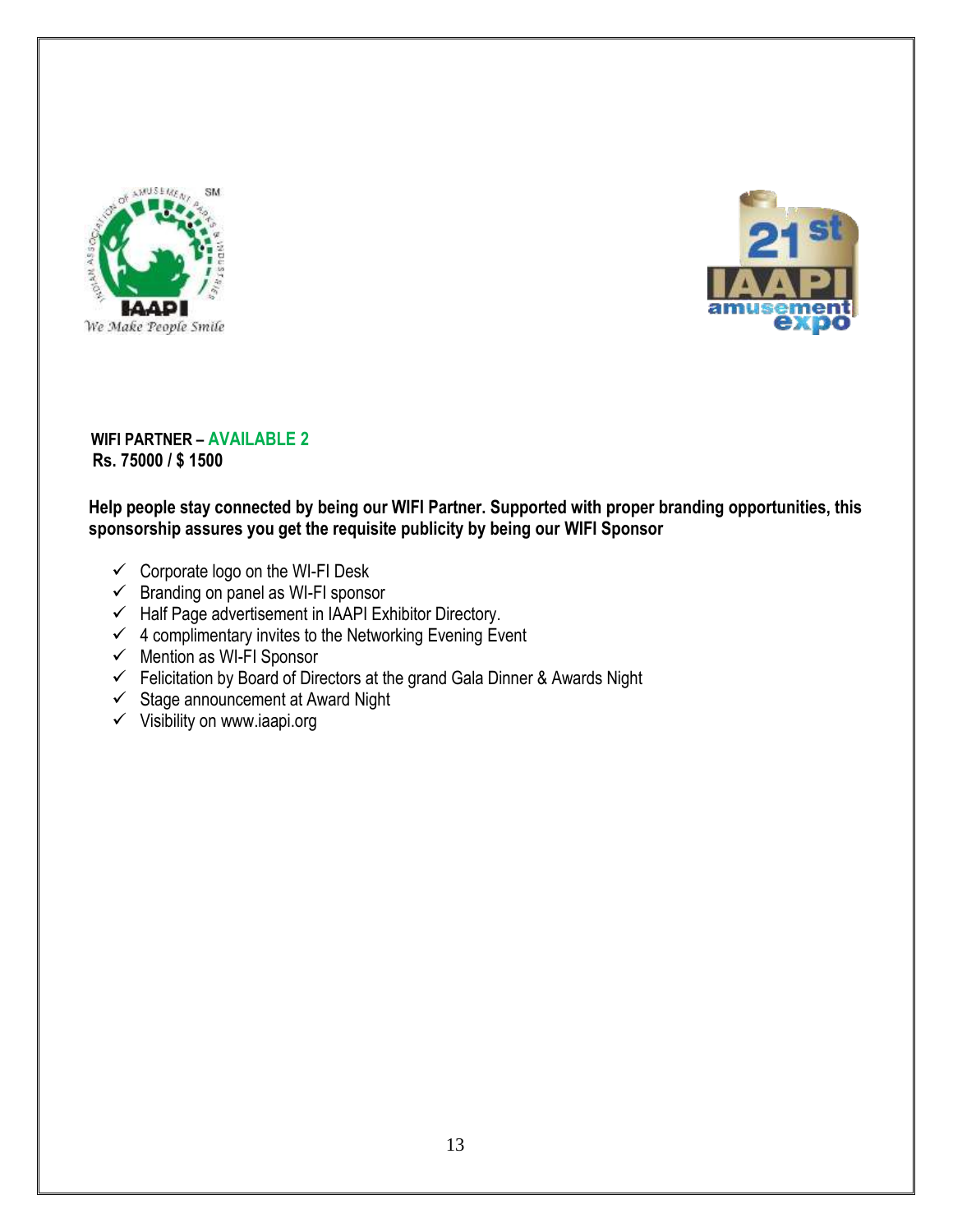



## **NETWORKING EVENING SPONSOR – AVAILABLE 4 Rs. 60000 / \$ 1200**

**Held as a separate evening event during IAAPI Amusement Expo in a uniquely designed area. This special event is where you can network with industry Professionals, Suppliers, and Colleagues from the industry.**

**The networking evening will serve as a platform for buyers and sellers to interact and network.** 

- $\checkmark$  Corporate logo in The Networking Area
- $\checkmark$  Logo on Networking Mailer
- $\checkmark$  4 complimentary invites to the Networking Evening Event
- $\checkmark$  Mention as Networking Sponsor
- $\checkmark$  Brochure Stand available at venue exit to promote your company
- $\checkmark$  Felicitation by Board of Directors at the grand Gala Dinner & Awards Night
- $\checkmark$  Stage announcement at Award Night
- $\checkmark$  Visibility on www.iaapi.org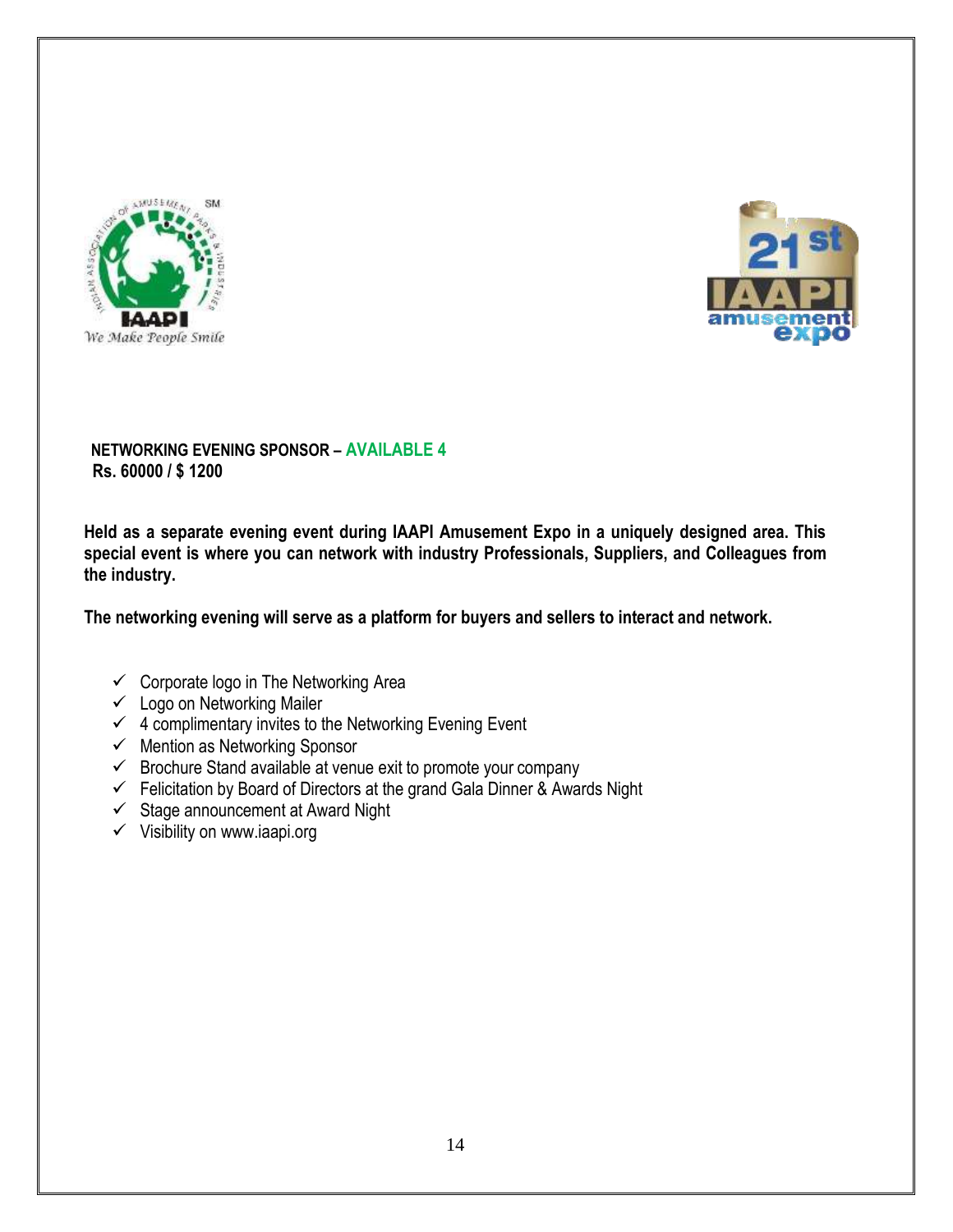



## **EXHIBITOR MANUAL SPONSOR –AVAILABLE 2 Rs. 50000 / \$ 1000**

 **The Exhibitor manual reaches all exhibitors and is the main reference document pre-during and post exhibition.** 

- ✓ Highlight as Manual Sponsor on the cover page of the Manual
- $\checkmark$  Small size logo on inside pages.
- ✓ 2 Complimentary Invites to IAAPI Networking Evening
- ✓ Stage announcement at Awards Night
- $\checkmark$  Branding onsite and on website under Sponsors Logo
- ✓ Visibility on [www.iaapi.org](http://www.iaapi.org/)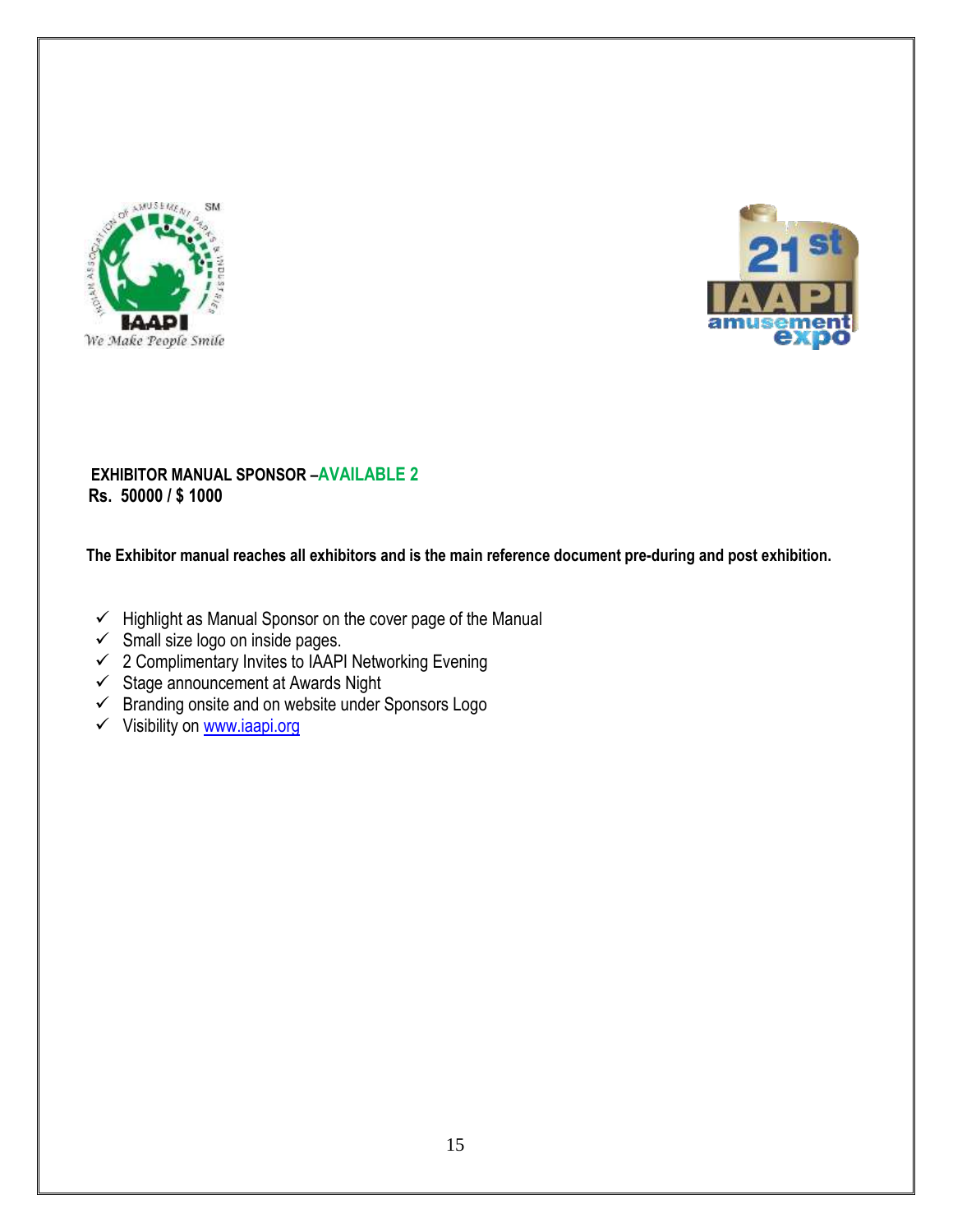



**COCKTAIL AT AWARDS NIGHT SPONSOR –AVAILABLE 4 Rs. 50000 / \$ 1000**

**Be our Cocktail Sponsor at the National Awards for Excellence 2020-21. Held on the 2nd day of the Expo, the National Awards for Excellence will feature Cocktail Sponsors for this event. Let all raise the toast for your company.**

- ✓ Half Page Advertisement in IAAPI Exhibitor Directory
- ✓ 2 Complimentary Invites for Gala Dinner & Awards Night
- $\checkmark$  Banner as Cocktail Sponsor at the gala dinner & awards night venue
- $\checkmark$  Corporate logo visibility within the exhibition venue
- $\checkmark$  Logo on event invitation card
- $\checkmark$  Felicitation by board of directors at the grand Gala Dinner & Awards Night
- $\checkmark$  Mention in IAAPI pre & post bulletin
- ✓ Visibility on [www.iaapi.org](http://www.iaapi.org/)